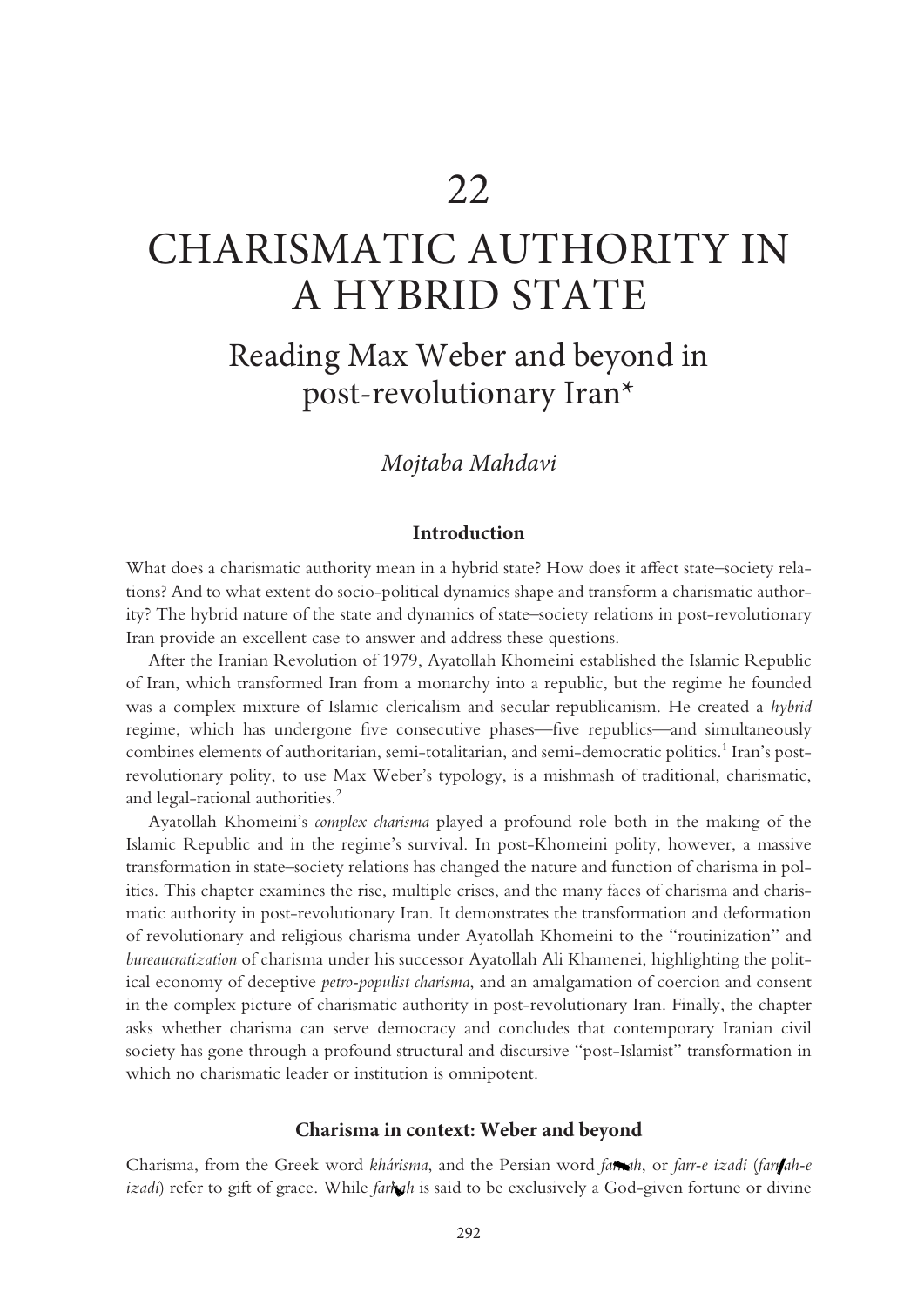illumination, charisma may have divine roots or be rested in a person's qualifications. 3 Charisma, Weber argues, is "a certain quality of an individual personality by virtue of which he is set apart from ordinary men and treated as endowed with supernatural, superhuman, or at least specifically exceptional qualities."4 The recognition of this charisma, however, may take place "in times of psychic, physical, economic, ethical, religious, political distress," or, broadly speaking, when there is a "distinctive moral fervor." The charismatic situation is the "total antithesis of 'routine'" social relations.<sup>5</sup> In other words, charisma is context-dependent; it is *relational*, not primordial. While personal qualifications matter, they do not naturally and automatically turn into charisma. Specific social contexts/relations between the leader and his followers would materialize, nourish, and empower charisma. "Charisma," as a new Weberian perspective suggests, "is a process that exists only in social relationships."6 Furthermore, charisma in the Weberian tradition is a neutral phenomenon and maybe manifested in multiple directions. 7

There are three ideal types of legitimate domination, Max Weber argued: legal-rational authority, traditional authority, and charismatic authority. A legal-rational legitimacy rests "on a belief in the legality of enacted rules and the right of those elevated to authority under such rules to issue commands"; thus, obedience based upon this authority "is owed to the legally established impersonal order." A traditional legitimacy rests "on an established belief in the sanctity of immemorial traditions and the legitimacy of those exercising authority under them"; hence, "the obligation of obedience is a matter of personal loyalty within the area of accustomed obligations." And a charismatic legitimacy rests "on devotion to the exceptional sanctity, heroism or exemplary character of an individual person, and of the normative patterns or order revealed or ordained by him." For Weber,

it is the charismatically qualified leader as such who is obeyed by virtue of personal trust in his revelation, his heroism or his exemplary qualities so far as they fall within the scope of the individual's belief in his charisma. 8

"In traditional societies," Max Weber wrote, "charisma is *the* real revolutionary force."9 For Weber, the test of charisma is the recognition of leader by his followers. This recognition goes beyond the leader's personal character and qualifications. It relies on the social conditions within which charisma is "'awakened' and 'tested.' "<sup>10</sup> The 1977–79 revolutionary conditions awakened and tested Ayatollah Khomeini's charisma. His personal character and religious status as a respected grand ayatollah turned him into a popular and charismatic revolutionary leader.

When spiritual "disenchantment" takes place in "moments of distress—whether psychic, physical, economic, ethical, religious, or political," society needs "re-enchantment" or "otherworldly" experiences.<sup>11</sup> In such historical moments of "anomie" or moral/spiritual isolation, to use Émile Durkheim's concept, charismatic leaders respond to the need for re-enchantment.<sup>12</sup> Similarly, Antonio Gramsci argued at a "certain point in their historical lives, social classes become detached from their traditional parties," making the field open for "the activities of unknown forces, represented by charismatic 'men of destiny.' "13 The "crisis of mass society" in pre-revolutionary Iran "was sufficiently disruptive to impel nearly all urban social groups to mobilize in their quest for charismatic experience and leadership."14 Iran's social conditions awakened Ayatollah Khomeini's charisma.

Ayatollah Khomeini, however, "was not the manufacturer of his own charisma. His lifelong immersion in mysticism, combined with an enduring fervor to defend his fellow Shiʿites against unjust rulers, endowed him with a genuine sense of his own divinity."<sup>15</sup> And yet "this charismatic sensibility by itself could have no *social* consequences." The "fusion of a profound crisis of social dislocation with this magical sensibility" contributed much to the making of his charisma.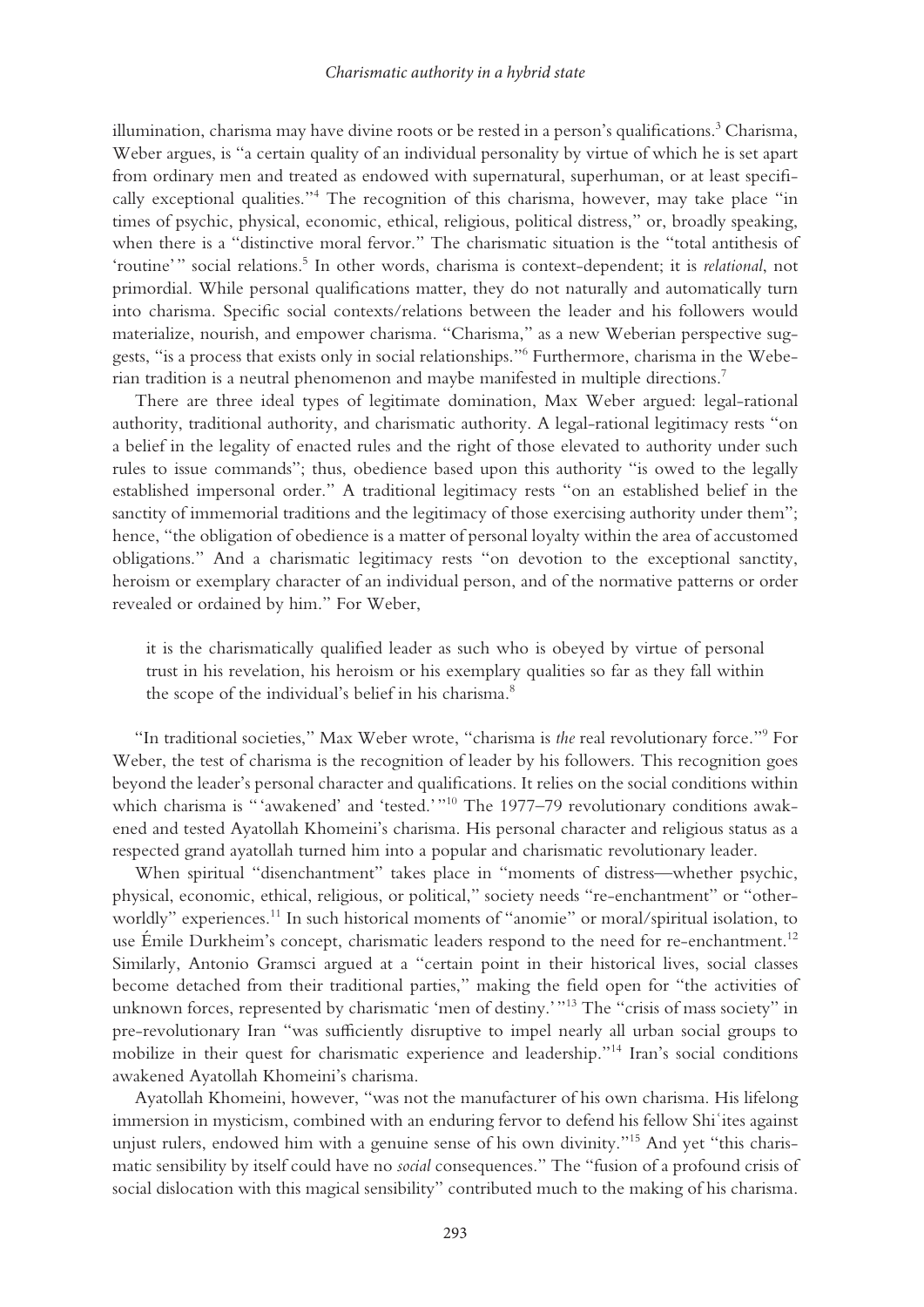Moreover, "beyond the structural conditions that melted the institutional and symbolic walls between elites and masses, Khomeini's charisma intensified the longings of his followers because it articulated a messianic sensibility deeply rooted in Shiʿite, and possibly Persian, culture."16 Ayatollah Khomeini's charisma was both cultural and political. His religious authority allowed his followers to transform the nature of a political movement into a test of the religious emotion of the people confronting the Shah's regime. People chanted history witnessing three "idolbreakers": Abraham Khalilollah, Mohammad Rasoullolah, and Khomeini Ruhollah.<sup>17</sup> Ayatollah Khomeini assembled a wide spectrum of social forces behind himself. He was an unusually unorthodox ayatollah, and a personalization of many syntheses and contradictions. To the people, he represented all that was traditional, and to the young idealistic intelligentsia, he represented unorthodoxy and revolutionary resistance. Thus, he reached members of all social classes.

Ayatollah Khomeini, Ahmad Ashraf argues, "exemplified in his own person the presence of a multiple charisma in the course of his ascendance, first, to the position of the highest Shiʿite authority and, later, to the theocratic position of the national political leadership"<sup>18</sup> He represented a charismatic revolutionary leader—a carrier of personal charisma with the "gift of grace" —acquired the "office of charisma," introducing a new institution of the guardianship of jurist (*vilāyat-i faqīh*), assumed the political position of the Supreme Leader, and a unique religious and sacred "title of the Imam." He exemplified "a rare case of a genuine charisma in the modern time."<sup>19</sup>

#### **Ayatollah Khomeini: from revolutionary charisma to coercive charisma?**

Charisma often "first operates as a pivotal revolutionary force to either end or transform" the old order and then it "smoothly metamorphoses into a pivotal reactionary force at depersonalisedbureaucratised hegemony's service, devoted to maintaining the *new* status order." In other words, charisma has "two phases: it initially operates for individual or group or mass mobilisations and eventually for the hegemony of a corporate body."<sup>20</sup> The story of post-revolutionary polity under Ayatollah Khomeini manifests a gradual transformation of a revolutionary charisma into a coercive charisma.

The first republic of the post-revolutionary polity (1979–89) remained under Ayatollah Khomeini's revolutionary and coercive charisma. Khomeini's charismatic personality, the revolutionary fever, the boost in global oil price, the regime's anti-imperialist rhetoric, the hostage crisis involving American embassy personnel (1979–81), the Iran–Iraq War (1980–88), and the legacy of Third Worldism were all instrumental in mobilizing the masses, consolidating a populist charismatic revolutionary polity. For Ayatollah Khomeini, Iran's post-revolutionary state could only be an Islamic republic, but the nature of this republic remained undefined. He moved to implement his theory of *vilāyat-i faqīh* (guardianship of the jurist), merging clericalism and republicanism. Hence, both concepts were redefined.

Khomeini's theory of *vilāyat-i faqīh*, which was developed through a series of lectures in Najaf in the early 1970s, challenged the conventional Shi'i doctrine of the imamate, which states that the legitimate leadership of the Muslim community belongs to the Prophet and his twelve successors, the Shiʿi imams. He redefined the role of the clergy, suggesting that in Islam there is no distinction between temporal and religious power. He rejected the prevalent notion that the jurists' task should be limited to understanding and interpreting Shariʿa law, but rather stipulated that their duty is to implement the law. The role of the imam, he suggested, "should be represented by a *Faghih*, as the sole holder of legitimate authority."21 For Khomeini, the structure of authority was divine, and the state was instrumental in the implementation of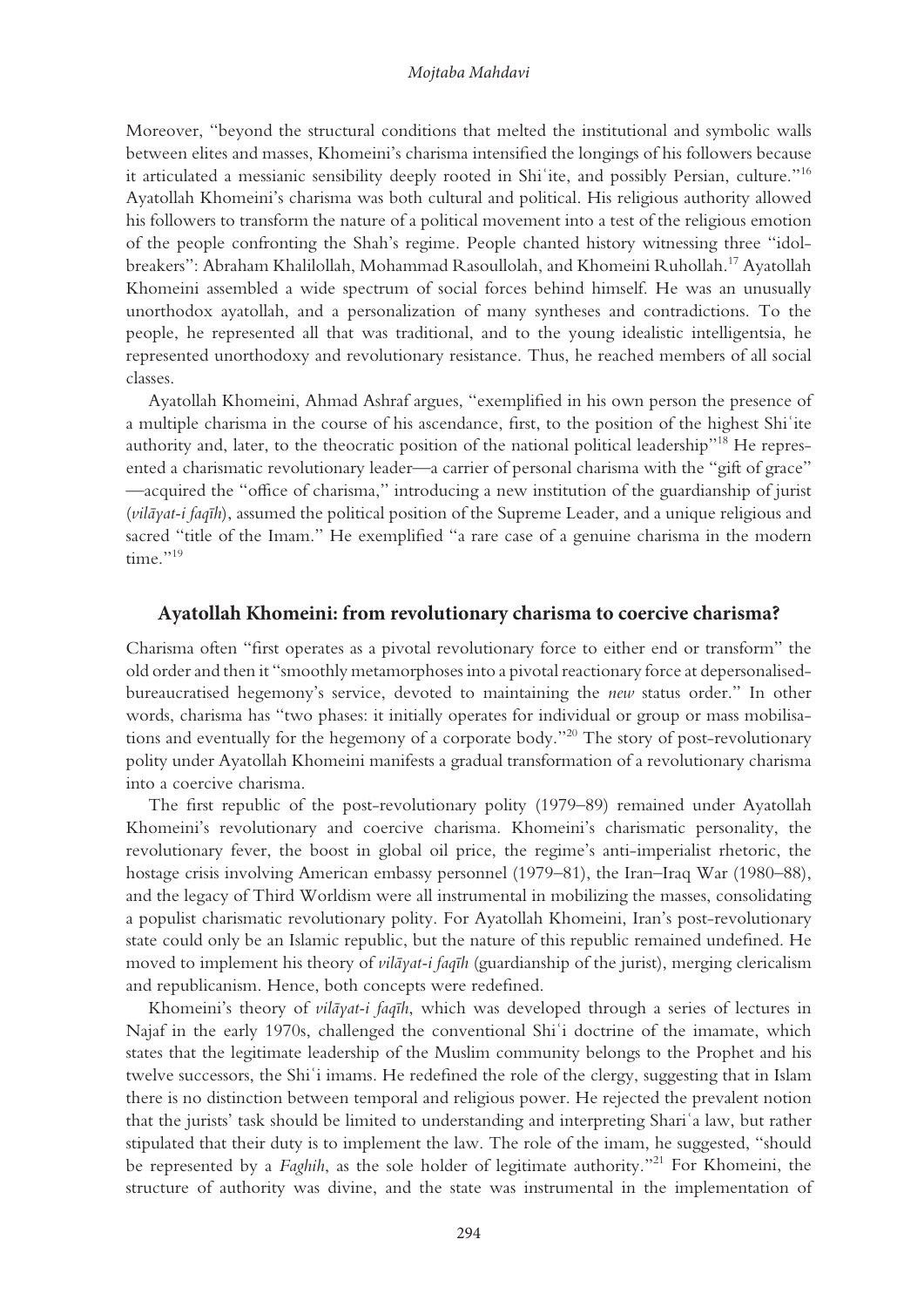Shariʿa. He proposed the novel idea that "our duty to preserve Islam" by establishing an Islamic government "is one of the most important obligations incumbent upon us; it is more necessary even than prayer and fasting."<sup>22</sup> He suggested the task of creating an Islamic government justified on the basis of the "secondary ordinances," (*ah.kām-i sānaviyeh*), where the "primary ordinances," that is, Shariʿa law, are silent or non-explicit.23 For Khomeini, Shariʿa law cannot be fully implemented without an Islamic state; Islamic government is the only legitimate tool to put the Islamic rules into practice. The just *vali-ye faqīh* is the only qualified ruler to undertake this task after the Prophet and imams.<sup>24</sup>

Ayatollah Khomeini also redefined the concept of republicanism in accordance with clerical rule. The people's participation in politics, or republicanism, resembled for Khomeini the traditional Islamic concept of *bay*ʿ*ah*, meaning the vote of allegiance to authority. Khomeini combined his theory of *vilāyat-i faqīh* with the republican institutions inherited from the Iranian Constitution of 1906. But, the republican institutions are subordinated to the rule of the *vali-ye faqīh*. The Majlis (parliament) in the Iranian state must share legislative authority with the Guardian Council, whose jurist members are appointed by the *vali-ye faqīh*. Constitutionally, in the absence of the Guardian Council, the Majlis is devoid of authority. The Majlis must also share its legislative authority with the Expediency Council, whose chair and most members are appointed by the *vali-ye faqīh*. Similarly, the president in the Islamic Republic is ranked next to the *vali-ye faqīh*. Furthermore, the *vali-ye faqīh* holds many institutional "extended arms," ranging from the powerful revolutionary and religious foundations (*bonyʾad*) to the parallel institutions accountable not to the republican institutions but to the *vali-ye faqīh*. 25 Ayatollah Khomeini masterfully utilized his *complex and multiple charisma* to turn the post-revolutionary state into a hybrid "clerical oligarchy," a polity with popular elections—*consent*—and the repressive apparatus of ideological, military, and economic control—*coercion*. In other words, the decentralization of Islamic faith and relative diversity of opinion, together with pragmatism and the elite factional politics, contributed to the development of limited pluralism in the Iranian state and overruled the success of totalitarian tendencies.<sup>26</sup> The Islamic Republic remained a hybrid regime.

The legacy of the Iran–Iraq War (1980–88) was contradictory. The war provided Ayatollah Khomeini with a historic opportunity to consolidate his vision of the revolution and eliminate or neutralize the state's rivals and enemies, and yet the war changed relations between the state and society as it simultaneously created a mass society with unfulfilled demands. By 1987, it became "too clear that the regime's emphasis on Islam, war, revolutionary discourse, and the persona of Khomeini were insufficient for governing Iran."<sup>27</sup> The crisis in the economy, the frustration and alienation in society, and the systematic deadlock and ideological factionalism in politics alarmed the regime, pushing the state to take some initiatives for change. The change was aimed at the institutionalization of the *vilāyat-i faqīh*, manifesting Ayatollah Khomeini's *coercive charisma* and making him into an absolute (*mutlaqeh*) *vali-ye faqīh*. Three issues of factional politics, the ceasefire in the Iran–Iraq War, and the succession exemplified this transformation.<sup>28</sup>

First, the hybrid nature of the Islamic Republic brought to the fore divisions and factional politics. The conservative or traditional Right, backed by the *bāzārī* merchants and the orthodox clergy, held a conservative position on the nature of the Islamic state and "wanted strict implementation of shari'a in the sociocultural spheres."<sup>29</sup> The revolutionary elites, by contrast, "supported state-sponsored redistributive and egalitarian policies."30 Ayatollah Khomeini trusted both factions, but by 1987, his policy of "dual containment" was no longer efective, given the ever-increasing disagreements over economic, sociocultural, and military policies between the two factions. 31 From December 1987 until his death in June 1989, Khomeini issued various decrees to clarify his socio-political positions and sided with the revolutionary camp. Khomeini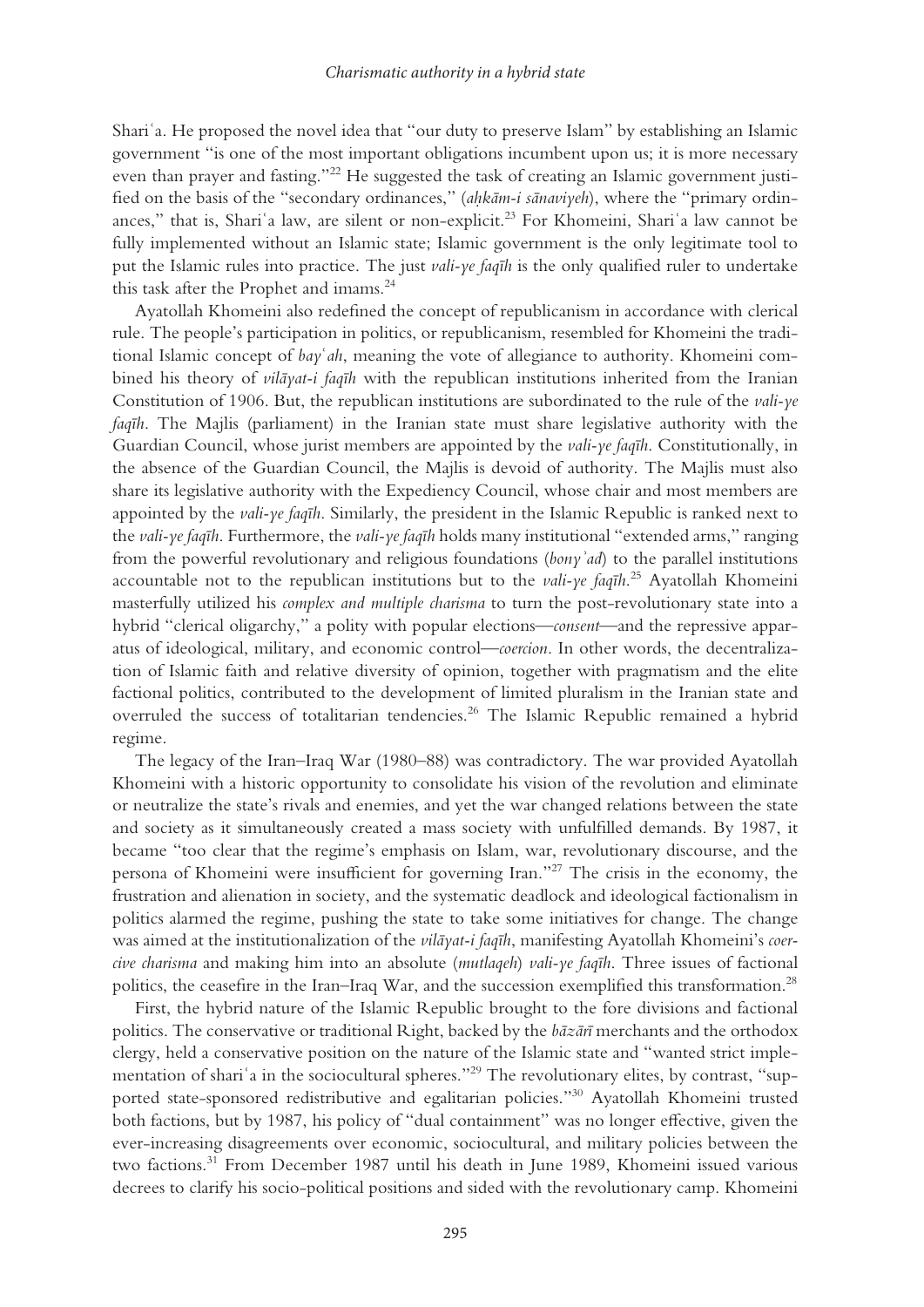also created the Expediency Council (*Majma*ʿ*-i Tashkhīs-i Mas.lih.at-i Niz.ām*), an institutional mediator between the two factions in the Majlis and the Guardian Council, paving the way for further institutionalization of the *vilāyat-i faqīh*. In January 1988, he made it clear that:

the [state] that is a part of the absolute vice-regency of the Prophet of God is one of the primary injunctions … of Islam and has priority over all other secondary injunctions, even prayers, fasting, and *haj'.* … The government is empowered to unilaterally revoke any shari`a agreement.<sup>32</sup>

A charismatic Khomeini provided the state "with the authority to not only intervene in the economy but the right to use its discretion to suspend even the pillars of Islam."<sup>33</sup>

Second, Ayatollah Khomeini accepted the ceasefire in the Iran–Iraq War in summer 1988. He subsequently expressed his "absolute" authority—a *coercive charisma*—in three specific events. Following the end of the war, the Mujāhidīn-e Khalgh Organization (MEK), the opposition group based in Iraq, launched a military attack against Iran. The regime's response was harsh: the Mujāhidīn's forces were massacred on the battlefronts and several thousand jailed political opponents were executed in the prisons.34 Then came Ayatollah Khomeini's *fatwa* (decree) against Salman Rushdie's novel *Satanic Verses*, which created tension between Iran and the West. Finally, after a decision made by the Assembly of Experts in 1985, Khomeini's loyal student, Ayatollah h.usayn-ʿAlī Muntazirī, was expected to succeed him. Muntazirī was the only high-ranking cleric who supported Khomeini's theory of *vilāyat-i faqīh* and contributed to its institutionalization. However, Muntazirī frequently criticized the violation of human rights by the regime. He challenged the regime's new reign of terror in the summer and autumn of 1988. Consequently, Ayatollah Khomeini asked him to resign and ordered the Assembly of Experts to meet and plan on the future leadership of the republic. The purge of the only ayatollah loyal to the doctrine of the *vilāyat-i faqīh* set the stage for the revision and the redefinition of this core institution.

Third, the 1979 constitution was explicit on the theological qualifications of the *vali-ye faqīh*, indicating that only one among the grand ayatollahs, as the prominent *marj*ʿ*a-e taqlīd*, or "source of imitation," could hold the office. None among the grand ayatollahs was sympathetic to Khomeini's theory of *vilāyat-i faqīh*. Moreover, the leading grand ayatollahs lacked the personal charisma or political qualifications required for the office. However, a number of middleranking clerics accepted Ayatollah Khomeini's theory and held the necessary political requirements. The pragmatic solution was to revise the constitution to save the state. The amended constitution of 1989 expanded the power of the *faqīh* by transferring the president's task of coordinating the three branches of government to the office of the *vilayat-i faqIh*. It made explicit that the *vali-ye faqīh* holds an "absolute" power by adding the phrase *mutlaqeh* to Articles 107–110, defining his absolute authority. Article 109 of the amended constitution separated the position of the *marj*ʿ*a* from that of the *faqīh*, setting the stage for the selection of a new *vali-ye faqīh* who could be a middle-ranking cleric. The *vali-ye faqīh* no longer needed to hold the religious qualification of the *marj*ʿ*a-e taqlīd* (source of emulation). Ayatollah Khomeini's priority for the interests of the state led him to revise his own theory of *vilāyat-i faqīh*. He died on June 3, 1989, and the Assembly of Experts appointed Ali Khamenei as the new leader of the Islamic Republic. 35

#### **Post-Khomeini era: the bureaucratization and routinization of charisma**

The second republic (1989–97) began immediately following the death of Ayatollah Khomeini in June 1989, and lasted for two consecutive presidential terms of ʿAlī Akbar Hāshimī Rafsanjānī.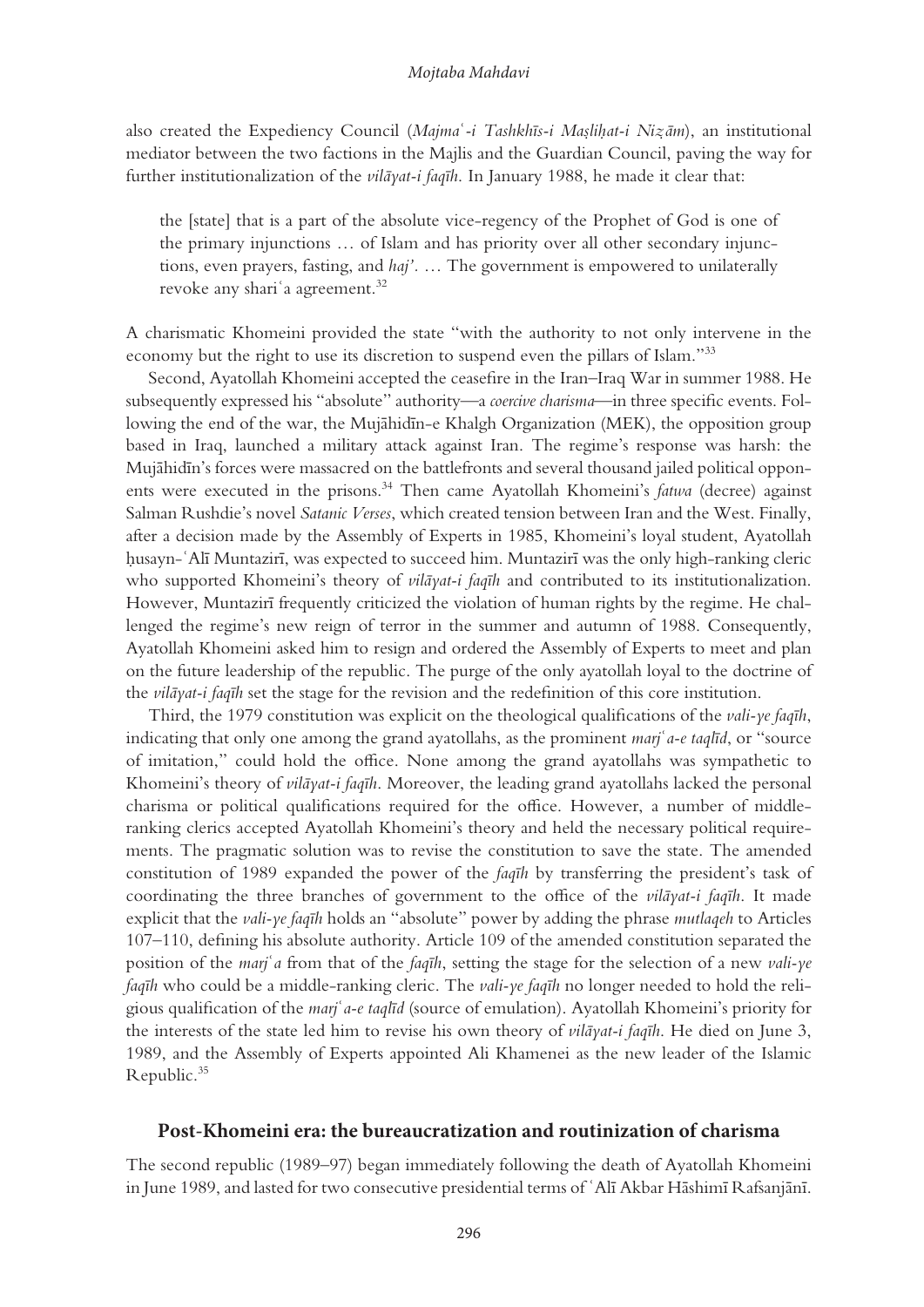Ayatollah Khomeini's death left the country with no obvious successor and the state with a crisis of legitimacy. The main challenge after Khomeini was to institutionalize, or using Weber's phrase, the "routinization" of Khomeini's charisma.36 The Assembly of Leadership Experts knowing well that the senior ayatollahs distrusted Khomeini's theory of *vilāyat-i faqīh*, dropped the *marj*ʿ*a-e taqlīd* requirement so that Khomeini's position could be inherited by middle-ranking clerics loyal to Khomeini's doctrine. They quickly appointed *Hojjat-al Islam* Ali Khamenei—a middle-ranking cleric who was neither a senior religious jurist, a *marj*ʿ*a-e taqlīd*, nor at the time even a generally accepted ayatollah. Most important, Khomeini's successor who was designated by the ruling clergy had no charismatic personality, in Weber's terms, to be "awakened" or "tested." Khomeini's charisma was not transferable to a successor. Charisma, as Weber argues, "can only be 'awakened' and 'tested'; it cannot be 'learned' or 'taught.' "37 Ayatollah Khomeini, writes Milani, was "a unique product of unique historical circumstances" and thus "irreplaceable." It was Ayatollah "Khomeini who made the institution of the Velayat-e Faqih powerful, not the other way around."38

The term "charisma," Weber indicates, is applied to certain qualities of an individual personality by virtue of which he is treated as a "leader"; however, the validity of charisma or the basis of legitimacy for charismatic authority is subject to recognition of a leader by his followers. There are no such things as appointment or dismissal, career or promotion.<sup>39</sup> "In its pure form, charismatic authority has a character specifically foreign to everyday routine structures. The social relationships directly involved are strictly personal, based on the validity and practice of charismatic personal qualities." If charisma "is not to remain a purely transitory phenomenon, but to take on the character of a permanent relationship," Weber seems to argue, it needs to be institutionalized.40

Given his lack of personal charisma and strong clerical credentials, Khomeini's successor was perceived to be at most one among equals. Hence, unlike Khomeini who depended on his own charismatic authority, Khamenei was dependent on his conservative peers. The ruling conservative clergy centralized and institutionalized the power of *vali-ye faqīh* in the "office" of *vilāyat-i faqīh*, with all formal and informal power centers associated with the office. For example, the Expediency Council by a constitutional amendment became the leader's advisory body, and the Assembly of Leadership Experts, unlike the case with Ayatollah Khomeini, stood above Khamenei, for it held the authority to dismiss or choose the leader. The principal motive underlying such a transformation by the ruling conservatives, as Weber would argue, was the *ideal* and *material interests* of the disciples of the original charismatic leader (in this case, Ayatollah Khomeini) in the continuation of their positions in the post-charismatic era. These interests, Weber argues, become conspicuously evident with the disappearance of the personal charismatic leader and with the problem of succession. Weber also suggests that the way in which this problem is met "is of crucial importance for the character of the subsequent social relationships."41 The Islamic Republic met the problem of succession by assigning an "absolute" power to the office of *vilayat-i faqīh*, filling the personal charismatic gap on the part of Khomeini's successor. 42

As Weber indicates, charisma recognizes no one in a position of power on the basis of membership in a socially privileged group—"the only basis of legitimacy for it is personal charisma so long as it is proved; that is, as long as it receives recognition."43 Being a member of the ruling privileged clergy, Khamenei was designated by the other members to maintain the legacy of Khomeini. According to Milani, Khamenei's

lack of an independent base of support was the critical factor in his selection as the *faqih*; he did not seem threatening to the rival factions. Aware of his shortcomings, Khamenei in the early stage of his rule stayed above factions. 44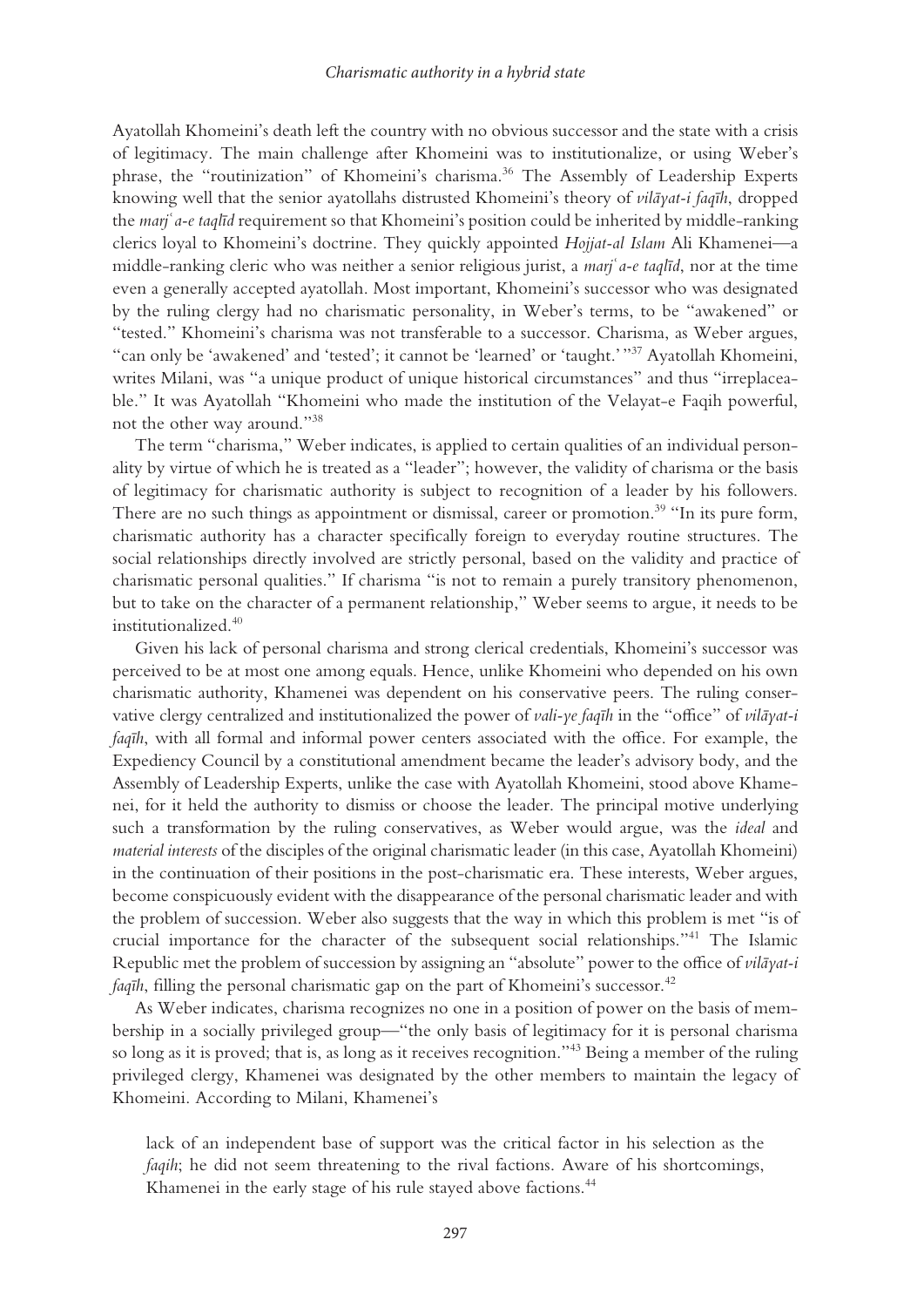And yet, because he lacked the character required for mediating between the rival factions and balancing their power, he became closer to the conservatives with whom he shared attitudes and was indebted to their support. The conservatives in exchange insisted that Khamenei, although not a *marj*ʿ*a-e taqlīd* (source of imitation), remains above the leading clerics whom they obliged to obey the *vali-ye faqIh*'s political rulings.<sup>45</sup> In short, lacking charismatic authority, the office of *vilāyat-i faqīh* came to rest on traditional authority, giving more emphasis to "piety toward tradition and toward the master."46 The Islamic Republic of Iran after Khomeini displayed some *patrimonial* characteristics in that its fundamental features, to use Weber's typology, are the personalized character of power and material maintenance of the leader. $^{47}$  This resembles the doctrine of the conservatives who believe in the subordination of republicanism to the clerical/ religious features of the constitution. A leading conservative cleric, Ayatollah Ahmad Azari-Qomi, once made this explicit:

The powers delegated to the leader in the constitution are the [extension of the] monopoly of the leader in his duties and responsibilities and do not impose restrictions on his power. … [The leader] is like the head of the family who, although in the division of labor [he] takes the responsibility of outsider shopping, leaves for himself the right to interfere in the house where he has delegated the housework to his son.<sup>48</sup>

The conservatives pushed for a new interpretation of Article 99 of the Constitution, suggesting the authority of the Guardian Council be extended from supervising and observing elections to judging candidates' eligibility, and succeeded in making an "approval supervisory," or *nezʾarat-e estesvʾabi*. In 1991, having amended the election law, the Majlis also made absolute loyalty to the new *vali-ye faqīh* a necessary condition for running in future elections. They managed to purge some members of the revolutionary faction of the Islamic Republic. Ayatollah Khazali, the outspoken conservative hardliner, made it clear that "so long as we have the power, we will not allow such morons [avazi] to enter the Majlis and we will spray them with DDT!!!"<sup>49</sup>

Moreover, the *bazaʾari* merchants' interests were protected under Ayatollah Khomeini in the first republic (1979–89). Nonetheless, the Iran–Iraq War, the revolutionary fever, and Khomeini's populist and revolutionary charisma were obstacles to the complete hegemony of the traditional merchants. In the post-Khomeini era of the second republic (1989–97), however, the merchant class expanded the scope of the traditional trade in the oil, carpet, and pistachio industries. The state apparatus in general, and the revolutionary foundations in particular, were instrumental in consolidating mercantile capitalism. All powerful and parallel revolutionaryfinancial institutions run by the conservatives were exempted from either taxation or public inspection. They also received state subsidies and patronage, resulting in the "development of a two-tier economic system."50 Such institutions as the Foundation of the Dispossessed (*Bonyʾad-e Mostazʾafan*), which dominated some 40 percent of the Iranian economy, remained beyond the control of the public inquiry. As such, president Rafsanjānī's " 'free market' policies in reality meant a market dominated by mercantile interests not open to competition and ignorant of any notion of social justice."51

Furthermore, in post-Khomeini Iran, Khamenei's lack of charisma made him a "weaker partner of the post-Khomeini diarchy."<sup>52</sup> The political authority was divided between the president and the Supreme Leader. This "dual leadership seemed quite appropriate for the emergent system of post-charismatic, collective clerical rule."<sup>53</sup> Khamenei, however, managed gradually and smoothly to change the balance of power in favor of his office, becoming a stronger partner of the power structure in late 1990s. He extended his power through formal and informal powers, including his appointees and personal representatives at various political, financial, and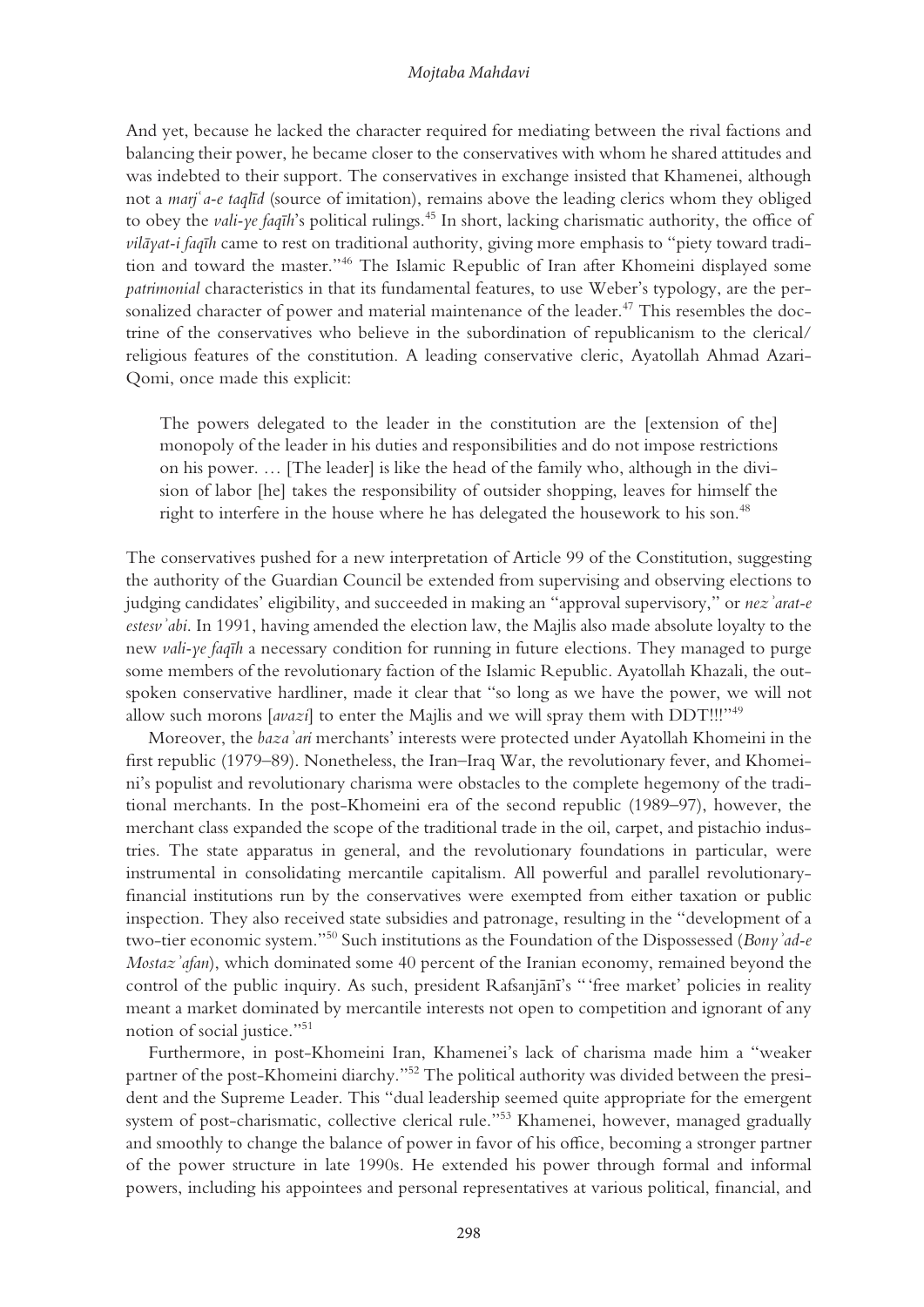

*Figure 22.1* Number of offices and institutions created after 1989.

Source: Figure created by author using information taken from Mehrzad Boroujerdi and Kourosh Rahimkhani, *Postrevolutionary Iran: A Political Handbook* (Syracuse, NY: Syracuse University Press, 2018).

religious institutions. As shown in the chart, the number of offices and institutions controlled by the office of the *vilayat-i faqili* was significantly increased under the leadership of Ayatollah Khamenei in the post-1989 period. Using an " 'institutional' approach" to analyze Ayatollah Sayyed Ali Khamenei's *post-charismati*c leadership, Boroujerdi and Rahimkhani argue that "Khamenei's religious and charismatic liabilities forced him to rely more and more on 'power institutions.'" In other words, "whereas Khomeini used his charisma to consolidate the office of the Supreme Leader, Khamenei strengthened this office through bureaucratic aggrandizement, reliance on security forces, and informal politics."54

Despite several attempts by his conservative aids, Said Amir Arjomand argues, Khamenei neither succeed to assume Ayatollah Khomeini's "traditional juristic authority"—a position of Grand Ayatollah and a major/sole source of emulation/imitation (*marja*ʿ*iyyat*)—nor the title of *Imam* inside Iran. Hence, his *marja*ʿ*iyyat* and the title of Imam were used for non-Iranian Shiʿi communities abroad. Inside Iran, however, Khamenei initiated a systematic bureaucratization and reorganization of religious seminarians of the Qom Learning Center (*hawza*)—the most important religious seminaries inside Iran. The goal was to control financial resources of the seminaries, extending his surveillance over the seminaries and standardizing the syllabi in favor of his students.55 "Khamenei realized that he needed to dilute the power of rival Shiʿite ʿulamaʾ to bolster his own standing. One way to marginalize the Shiʿite hierocracy was to extend his bureaucratic and financial control over the religious institutions." Hence, in 1995, the Supreme Council of Religious Seminaries of Qom (*Showra-ye* ʿ*Ali-ye Howze-ye Elimiyyeh-ye Qom*) was created to monitor, modernize, and "standardize the content of the curricula" as well as supervising and bureaucratizing the seminaries. "Today, most of the 228 to 270 residential seminaries (*madresehs*) in Iran follow the educational curriculum" set up by the Supreme Council of Religious Seminaries of Qom.56

Moreover, "the bureaucratization of the Friday Prayer institution," monitoring the country's more than "seventy thousand mosques" through organizations such as the "Islamic Propaganda Organization," the Supreme Leader's "personal representatives to each of Iran's thirty-one provinces," and to "a number of foreign countries (Iraq, Pakistan, Syria, the United Arab Emirates, and the United Kingdom)," and most important of all, his access to "substantial governmental and special funds" through "parastatal institutions such as Foundation for the Dispossessed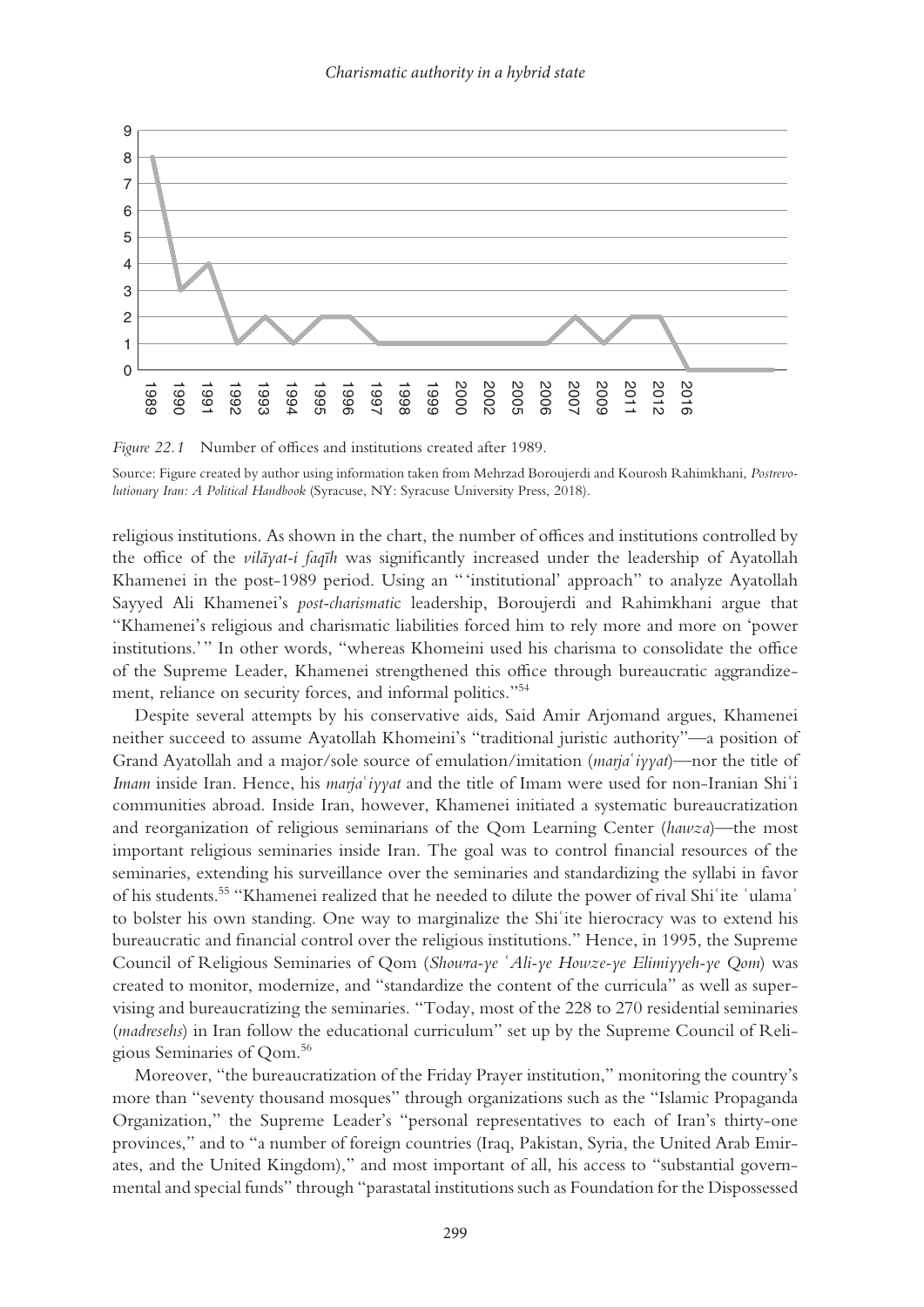(*Bonyad-e Mostaz' afan*)," are indicative of a systematic expansion of the office of Supreme Leader in post-Khomeini Iran.<sup>57</sup>

Khamenei's "economic muscle" is of a special significance to showcase how his authority works.

The combined budget of four important formal institutions (Headquarters of the Armed Forces' General Command, Expediency Council, Guardian Council, and the Islamic Republic of Iran Broadcasting) is less than half of the budget of one single social welfare organization, the Imam Khomeini Relief Committee (IKRC).<sup>58</sup>

The IKRC "assists more than four million Iranians with service," including elderly, womenheaded households, and the rural poor. The Imam Reza Foundation (*Astan-e Qods-e Razavi*) is another parastatal organization controlled by the Supreme Leader with "an annual budget of \$2 billion, mostly from the alms given by pilgrims."<sup>59</sup> Another example of the Supreme Leader extended financial arm institution is a cartel of the Headquarters for Implementations of Imam's Order (*Setad-e Ejrayi-e Farman-e Emam*), Iran's "second largest economic cartel" next to the Islamic Revolutionary Guard Corps (IRGC) with "\$40 billion" assets.<sup>60</sup> Revolutionary Foundations, or "*bonyads* own some 20 percent of the asset base of the Iranian economy and contribute 10 percent to the country's GDP."61

The routinization and bureaucratization of charisma and the succession, in sum, brought some significant changes to protect the conservatives' *ideal* and *material* interests under Khamenei's authority. First, the religious power shifted from the institution of the *vilāyat-i faqīh* to the traditional religious seminaries, and yet Khamenei extended his bureaucratic and financial control over the religious institutions, and the political authority of the *vali-ye faqīh* remained over and above the religious authority of the *marj*ʿ*a-e taqlīd*. 62 Second, political power was centralized in the office of the *vilāyat-i faqīh* and in the more conservative faction of the state. As such, the office of the *vilayat-i faqIh* was dominated by the politically authoritarian and ideologically traditional conservative faction. Third, the conservatives gained more control over the economy through the parastatal organizations controlled by the office of the *vilayat-i faqīh*.

Like other post-charismatic politics, as Max Weber argued, the Iranian polity in the post-Khomeini era experienced the crisis of the "routinization of charisma."<sup>63</sup> Having been concerned about Khamenei's lack of charismatic authority, the clerical oligarchy emphasized an absolutist version of the *vilāyat-i faqīh*, suggesting a complete and full obedience to the *faqīh*, or "melting into the *vilāyat*" (*zob-e dar vilāyat*). Iranian society, however, was moving toward a diferent direction, resisting the clerical cultural codes. Independent intellectuals managed to publish journals such as *Iran-e Farda*, *Goftego*, and *Kiyan*, posing serious challenges to the state doctrine of *vilāyat-i faqīh*. Abdolkarim Soroush and Mojtahed Shabestari, among others, argued that the *vali-ye faqīh* is not divine and has to be subjected to democratic procedures. Ayatollah Montazirī came up with a more accountable interpretation of the *vali-ye faqīh*, whose main responsibility is to *supervise*, not to rule. 64

If Ayatollah Khomeini's death and the end of the Iran–Iraq War terminated the first republic, the explosive demands for greater pluralism and freedom put an end to the second. The unexpected presidential election of Mohammad Khatami, a moderate and *charismatic* reformist cleric, on May 23, 1997, marked the beginning of the third republic (1997–2005). Khatami became the candidate for change and received the people's protest vote twice in 1997 and 2001. The reformist republic (1997–2005) stood on three intellectual pillars of Islamic constitutionalism, the promotion of civil society, and Islamic democracy. All three were bound to the legacy of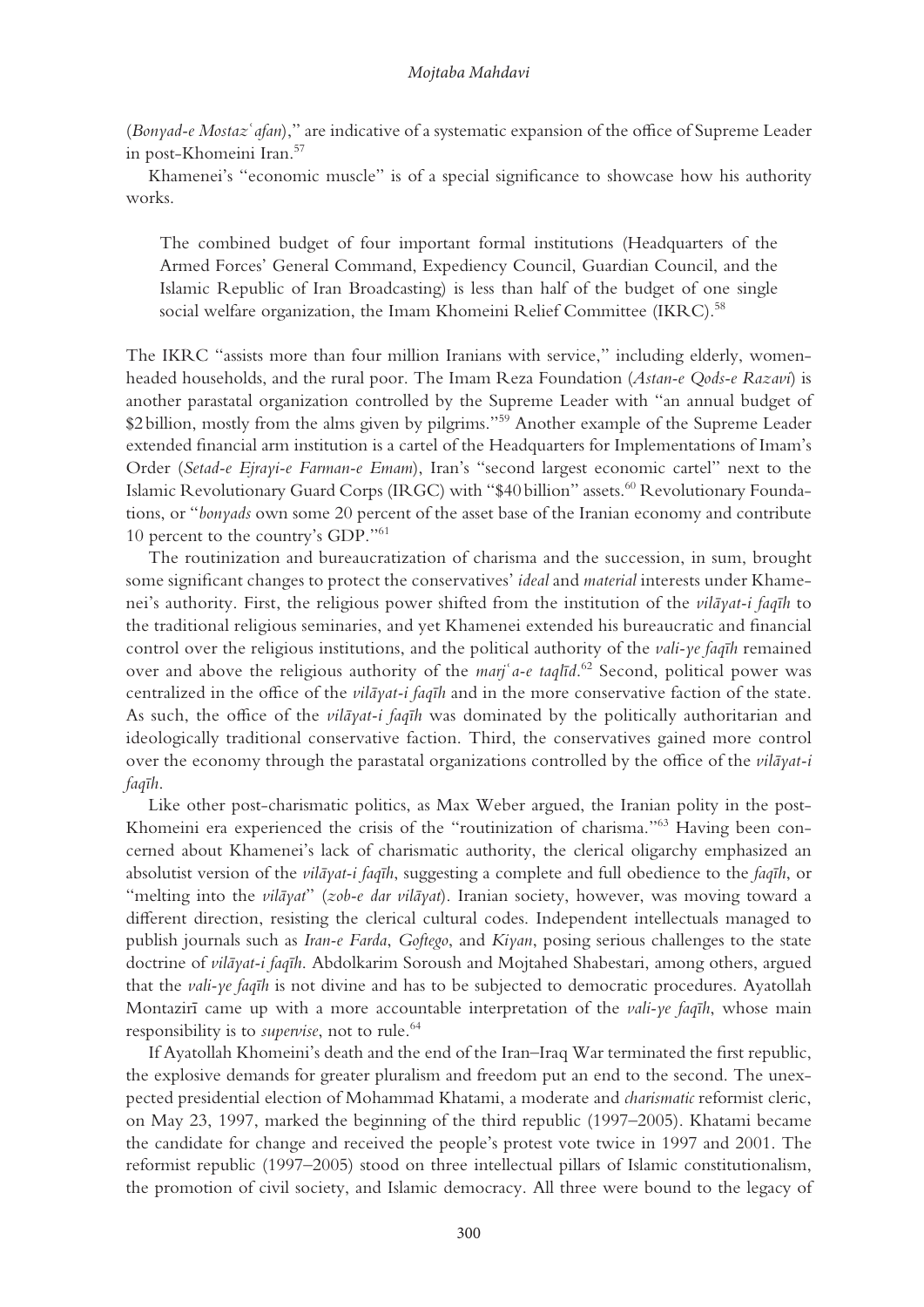Ayatollah Khomeini, which created a limited and inchoate subjectivity never independent of the *vali-ye faqīh*. 65

Khatami's *soft personal charisma* and his passion for reforming the republic was too fragile to challenge Khamenei's institutionalized and bureaucratized charisma and its extended arms in military and mega financial foundations. The reformist republic under Khatami sufered largely from an inefective presidency. Khatami was neither an extension of the will of the political establishment nor an opposition to the establishment. He belonged to the establishment and yet was determined to reform it, without harming it. As a result, he remained in a difficult and paradoxical position, making him marginal for both the state and the reform movement. Incapable of meeting the public demands and unable to deal with the counter-reform forces, reformists in power began to lose public support in three major elections: the February 2003 second municipal elections, the February 2004 seventh parliamentary elections, and eventually the June 2005 ninth presidential elections. The reformist republic gave birth to the fourth republic of postrevolutionary Iran (2005–13), a republic of hardliner conservatives.<sup>66</sup>

#### *Tohfeh-ye Elahi:* **the rise of deceptive and petro-populist charisma**

The office of the *vilāyat-i faqīh* and Ayatollah Khamenei himself played a significant role in the rise of the president of the fourth republic. Khamenei managed a modicum of "negative integration" of the reformist camp as a loyal opposition after Khatami left office in 2005, and played a crucial role as balancer between the traditional conservatives and the new/hardliner conservatives inside the military-security apparatus. He helped the *new loyal* conservative political class from the military-intelligence apparatus assume political office in three branches of state. The conservatives have always been blessed by "economic empire around the military-industrialcommercial complex." Nonetheless, such a "network of economic clientelism" never ensured the smooth functioning of the system, hence Khamenei's intervention has played a crucial role in balancing the position of the traditional and new conservatives in the post-Khtami era.<sup>67</sup>

Moreover, the Islamic Republic of Iran is an *oil-centered rentier state*, which provides the state relative autonomy and the Supreme Leader Khamenei enormous power. Hence, Iran's postrevolutionary parastatal organizations controlled by the Supreme Leader "receive large subsidies, often are exempted from taxation, and are not subject to parliamentary supervision" and "financial audits." In other words, "Iran's vast religious machinery is oiled";<sup>68</sup> and the provision of "social welfare programs has become an important instrument of social control.' "69 It is only in this context that one can analyze and understand the rise of neoconservatives in the fourth republic (2005–13). The president of Iran's fourth republic, Mahmoud Ahmadinejad, was a product of the state-security apparatus, the office of the *vil* $\bar{a}$ *yat-i faqīh*, and Iran's neoconservatives to challenge the reformists. He appeared to have a *populist charisma* for sections of the urban and rural poor, given the failure of the reformist republic to address social justice and adopt egalitarian politics in their socio-economic policies. Ahmadinejad's populist and *deceptive* rhetoric was instrumental to replacing the old oligarchy with a new one backed by portions of the lower classes and sponsored by petrodollars. In other words, Mahmoud Ahmadinejad personified a *petro-populist and deceptive charisma* backed by the *vilāyat-i faqīh*'s *coercive charisma* and its extended arms in military and mega financial foundations.

The fourth republic under Mahmoud Ahmadinejad was founded on the twin pillars of the populist rhetoric of "bringing oil money to people's dinner table" and politics of deception/ superstition.<sup>70</sup> As Ali Rahnema argues, "the promotion of superstition during Ahmadinejad's tenure was carried out in the name of serving the fundaments and principles of Shiʿism."71 He adds,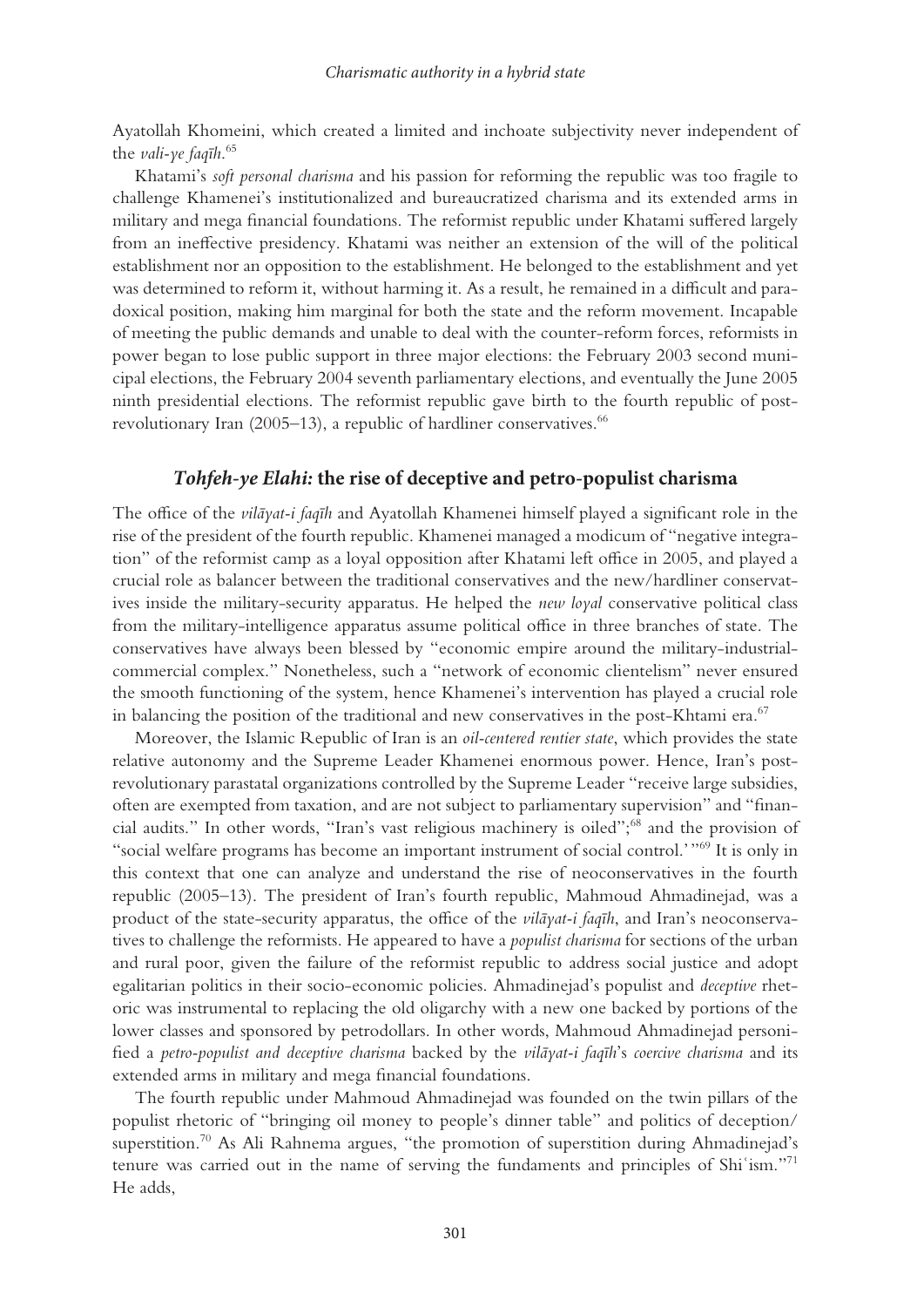The public claim of connectedness to the hidden world of metaphysics and intangibles for the sake of obtaining popularity, recognition, power, wealth and status, sometimes derogatorily referred to as setting up or opening a business or shop (*dokkan*), has had a long history in Iran. The history of the so-called "men of faith" who take advantage of the piety, simplicity and ignorance of the common folk and try to first impress and mesmerize them and then control them by falsely claiming a "special connection" is, however, regularly paralleled with those other "men of faith" who try to lift the haze of stupefaction and occultism by decrying and condemning such outlandish claims as charlatanry, obscurantism and illusory nonsense (*vahm*).72

Ahmadinejad's repeated call and prayer for the return of the Twelfth Shiʿi Imam—the promised Messiah—including during his address at the 60th session of the General Assembly of the United Nations on September 17, 2005, is a case in point.<sup>73</sup>

Relying on the eyewitness report of his aid, Ahmadinejad asserted that, from the moment he began his speech with the words "In the name of God" until he finished, he had been enveloped in a ray, *column or halo of light*. 74

Ahmadinejad elaborated "on the *supernatural circumstances of his experience*," confirming that in such a metaphysical aura "every single delegate seated in the General Assembly had his eyes fixated on him and seemed incapable of blinking."75 Ahmadinejad may have wished to convince his fans and followers that his indirect claim of a supernatural experience and contacts with the hidden world and the Hidden Imam are a testimony to his "special status" as a political leader "chosen by the hidden world to fulfil a mission."76

Ahmadinejad was blessed by the hardline cleric Ayatollah Mesbah Yazdi, who was a significant source of religious inspiration and "the religio-ideological mastermind" behind his rise to power. Mesbah Yazdi famously argued that the people are obliged to obey the *vali-ye faqīh* only because "he is a designated successor of the Twelfth Imam."77 He then argued once the president is confirmed by the *vali-ye faqīh*, obedience to him is "the same as or on par with obedience to God."78 Ahmadinejad's presidency was described as a "Divine gift (*tohfeh elahi*), Divine plan or design (*tadbir elahi*), and full of miracles (*mashhun be keramat va mojezat*)."79 More specifically, "the Mesbah Yazdi–Ahmadinejad Axis" launched a *deceptive politics* of the "Hidden Imam/ World," implying a *superstitious and deceptive* idea of the Hidden Imam's intervention in the afairs of the state—the management of *Aqa Imam Zaman* [the Twelfth Imam]—through his trusted agents. The Mesbah Yazdi–Ahmadinejad Axis were also involved in "commodification of faith" and "marketing superstition" through the supernatural events related to the Hidden Imam that are said to occur at the Jamkaran mosque in the religious city of Qom. They encouraged pilgrims who wish to establish contact with the Hidden Imam to visit the Jamkaran mosque, and drop their petitions and letters in two wells—one for men and one for women for the Hidden Imam.<sup>80</sup> Adorno and Horkheimer famously problematized the "culture industry" and "mass deception" in post-Enlightenment societies.<sup>81</sup> In the same tradition, we may argue that the *religion industry* and charisma were instrumental in *mass deception* at this particular episode of Iran's complex and hybrid post-revolutionary polity.

### **Charisma serves democracy?**

The popular pro-democracy Green Movement in 2009 demystified the *deceptive petro-populist*  rhetoric of Mahmoud Ahmadinejad*.* In the disputed June 2009 presidential election, the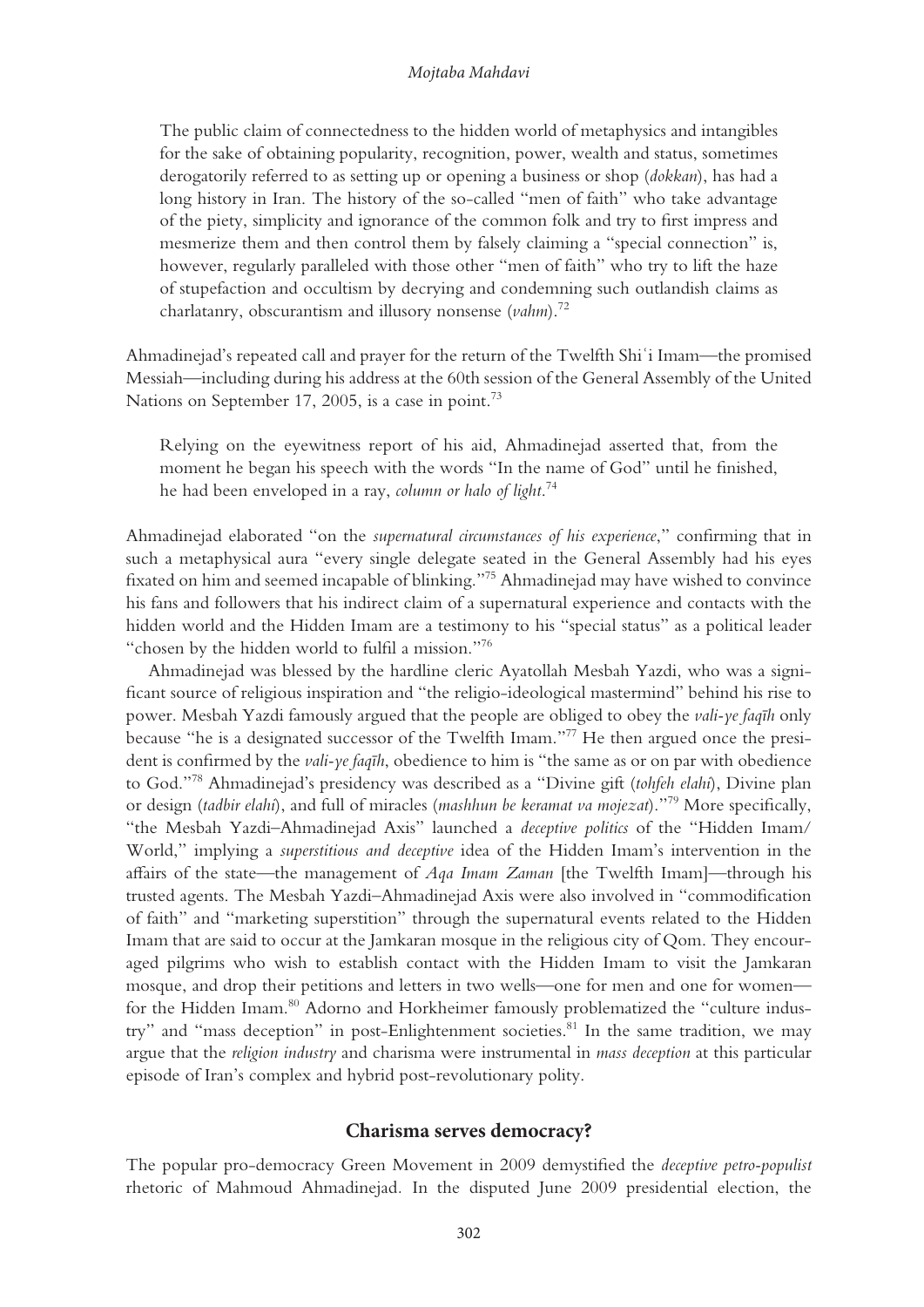#### *Charismatic authority in a hybrid state*

incumbent president Mahmoud Ahmadinejad claimed victory in the election, but the reformist candidates Mir-Hossein Mousavi, a former prime minister, and Mehdi Karroubi, former speaker of the Majlis, disputed the election results. While the *vali-ye faqīh* Khameneʾi supported Ahmadinejad and endorsed the election results, Ayatollah Montazirī gave his blessing to the pro-democracy Green Movement. In several street demonstrations, millions of religious and secular Iranians, chanted *Ra'ye man kojāst?* (where is my vote?), waving green banners of Mousavi's campaign. For the first time in the Islamic Republic, the public and the reformist elites openly challenged the authority and legitimacy of the *vali-ye faqīh* during the popular democratic Green Movement in 2009.

The Green Movement was suppressed; however, the public figures and symbolic leaders of the movement Mir-Hossein Mousavi, Mehdi Karroubi, Ayatollah Montazirī, and Mohammad Khatami invested their relative and soft personal charisma in people's demand for democracy. Hence, the Green Movement seems to have manifested a unique historical moment when *charisma serves democracy* and legal-rational authority in post-revolutionary Iran. In his statement, known as a working draft of the "Covenant of the Green Movement," Mir-Hossein Mousavi advocated the separation of "religious institutions and clergymen from the state," although he acknowledges the "presence" of religion in the future of Iran. He "opposes the use of religion as an instrument and coercing people into an ideology." People wanted nothing short of "popular sovereignty."82 Similarly, Mehdi Karroubi questioned the authority of the *vali-ye faqīh* Khamenei. In his last public speech in support of the Green Movement, Ayatollah Montazirī boldly argued that the regime was neither Islamic nor a republic; it was a mere dictatorship.<sup>83</sup> The Green Movement, in sum, signified a radical epistemic shift in Iran's political culture toward celebrating pluralism, coexistence of religious and secular agents, and embracing nonviolence.

In the presidential elections on June 14, 2013, Hassan Rouhāni was elected as the seventh president of the Islamic Republic of Iran, marking the beginning of Iran's fifth republic (2013–21). A pragmatist politician and aid to Hāshimī Rafsanjānī, Rouhāni challenged the domestic and foreign policies of Ahmadinejad. The electorate cast their vote twice for his campaign slogans of "moderation" (*eʾtedāl*), "hope" (*omid*), and "wisdom" (*tadbīr*), hoping for normalizing Iran's relations with its neighbors and the West, resolving the nuclear issue, pushing back the rising power of the state-security apparatus in the economy and politics, fixing the economy, easing political repression, and releasing political prisoners, including the public figures of the Green Movement. However, his government has faced multiple domestic and international crises, pushing him closer to the conservatives. President Trump's unilateral withdrawal from Iran's nuclear deal and the crippling economic sanctions regime have pushed the centrists and reformist camps into the corner, giving more space to the conservative hardliners inside the republic. It is important to underline the impact of the global structure of power on Iran's domestic politics. The current global politics serves the conservative hardliners inside Iran, deepens systematic corruption and mismanagement, and weakens civil society's quest for democratic legal-rational authority.

#### **Conclusion**

There is an elective afnity between Antonio Gramsci's concept of *hegemony* and Max Weber's notion of *charisma*. In both cases, authority derives from a combination of consent and coercion. "Hegemony, for Gramsci, serves to stress the cultural and moral dimensions of the exercise of political power." This exercise of political power requires the *consent* of society. But would hegemony be a "purely consensual process"? At least one reading of Gramsci suggests that hegemony " 'walk on two legs', namely those of free choice and constraint," or consent and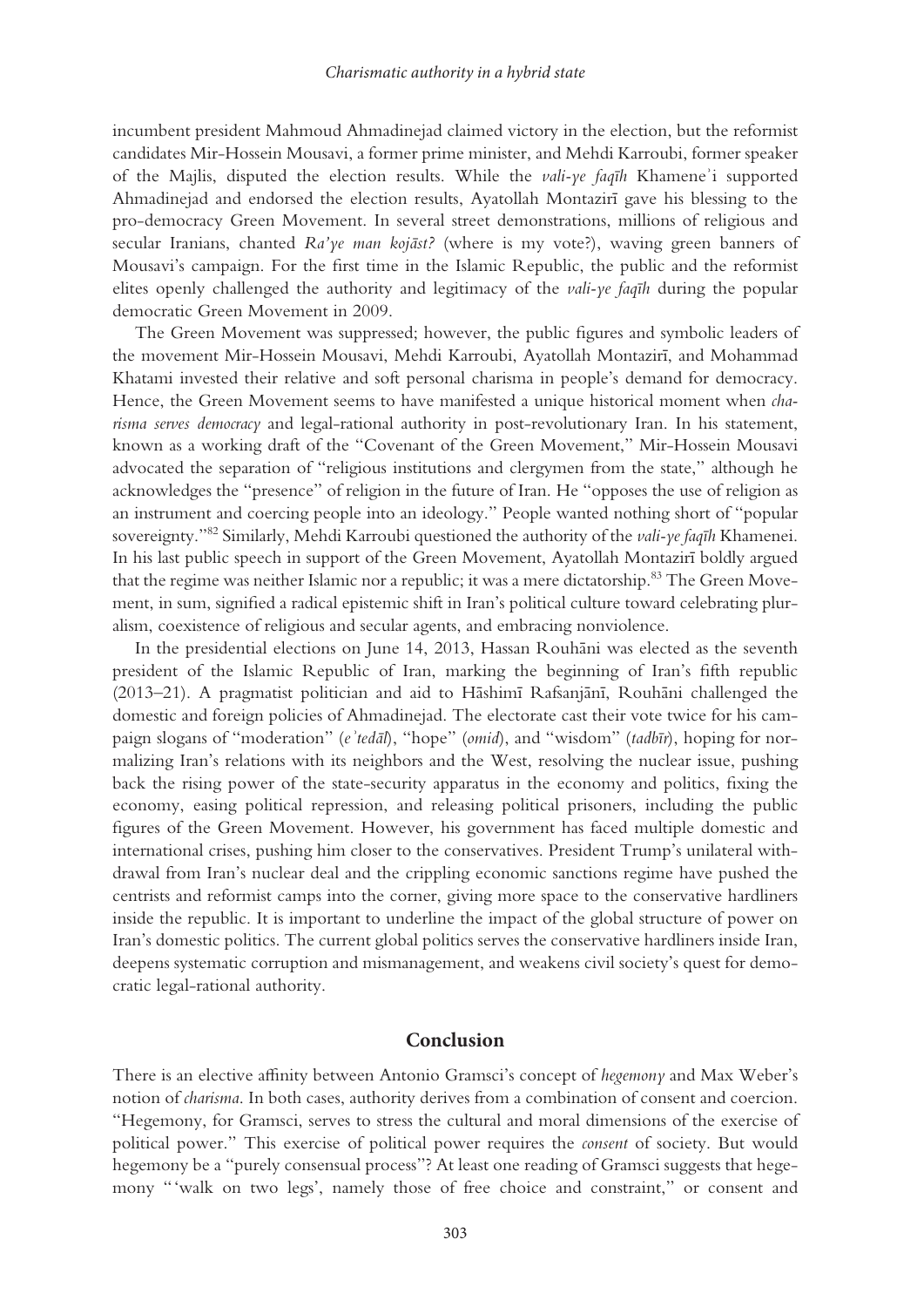coercion. 84 Likewise, Weber's notion of charisma may consist of choice and constraint, popular consent and sociocultural coercion. The Islamic Republic of Iran as a hybrid state has manifested many faces and multiple phases of charismatic authority under Ayatollah Khomeini and his successor Ayatollah Khamenei. Khomeini's revolutionary and religious charisma was gradually transformed into a coercive charisma, paving the way for another transformation, or bureaucratization of charisma in the post-Khomeini era.

Ayatollah Khomeini's charisma was the backbone of his policy of "two-handed way," hiding the constitutional contradictions in the institutional setting of the first republic. Nonetheless, "this inherent tension remained hidden" as long as the public supported the post-revolutionary regime, the nation was in war with Iraq until 1988, and most importantly, Ayatollah "Khomeini with his charisma was omnipresent."<sup>85</sup> In the last few years of his leadership, however, Ayatollah Khomeini's omnipotent religious and revolutionary charisma was in decline, pushing him toward more coercive charismatic authority. Khomeini as the absolute *vali-ye faqīh* came to the view that all aspects of Islam were subordinate to the interests of the Islamic state. "From now on religion would serve the Islamic state rather than vice-versa."<sup>86</sup> He provided the state "with the authority to not only intervene in the economy but the right to use its discretion to suspend even the pillars of Islam."87 This was a paradigm shift in his discourse and polity, turning Khomeini "as a primary routinizer of his own charisma."88 Ayatollah Khomeini as the absolute *vali-ye faqīh* "by design or default" lay the foundations for greater tensions over his legacy and "*the very nature and role of the state*." The revolutionary faction of the regime "sought to routinize Khomeini's charisma in the *Majles* and government," while the conservatives "tried to rescue the idea of charismatic rule by defending the investment of all authority in the *person of the*  faqih."89 In the end, both factions of the Islamic Republic achieved partial fulfillment and the regime remained a hybrid state. The reformist republic under Khatami (1997–2005) and the fourth republic under Ahmadinejad and his populist neoconservative camp manifested such hybridity and diferent faces of routinization of charisma.

Nonetheless, Khamenei's leadership marked a major transformation from a revolutionary charismatic authority to a post-charismatic era and the bureaucratization of charisma. Sayyed Ali Khamenei, the first clerical president of the Islamic Republic, the Islamic Republic's third president and then secretary general of the Islamic Republican Party, became the future successor of Ayatollah Khomeini as *vali-ye faqīh*. Khamenei's important political career in government (not in religious seminary) and his credentials as a president (not as an outstanding religious/revolutionary figure) resulted in a diferent leadership style. Having multiple and complex personal, religious, and revolutionary charisma, Ayatollah Khomeini was not interested in the "micromanagement" of the state, but in defining the ideology/ethos of the post-revolutionary state. But Khamenei's lack of charisma and a reputation in "bureaucratic circles for his attentiveness to details" provided a diferent leadership style with more interference in everyday state functions and its micromanagement.<sup>90</sup> "Khamenei compensated for his lack of charismatic qualities and religious credentials by being a consummate micromanager with an intimate knowledge of the Iranian political machinery."91

Although the amended Constitution in 1989 transferred even more power to the new Supreme Leader Khamenei, his authority in today's Iran is not omnipotent or almighty. The Islamic Republic still remains a hybrid regime with elements of authoritarianism and semidemocracy. Ayatollah Khamenei managed to neutralize and suppress the Green Movement in 2009, marginalize the reformist faction, and brutally crush waves of anti-state demonstrations in 2017–2019. His extended military and financial arms contributed to the rise of a deceptive petro-populist charisma—a *religion industry*. And yet, the regime under his leadership is not entirely a *one-man one-show politics*, and his will has occasionally been challenged by multiple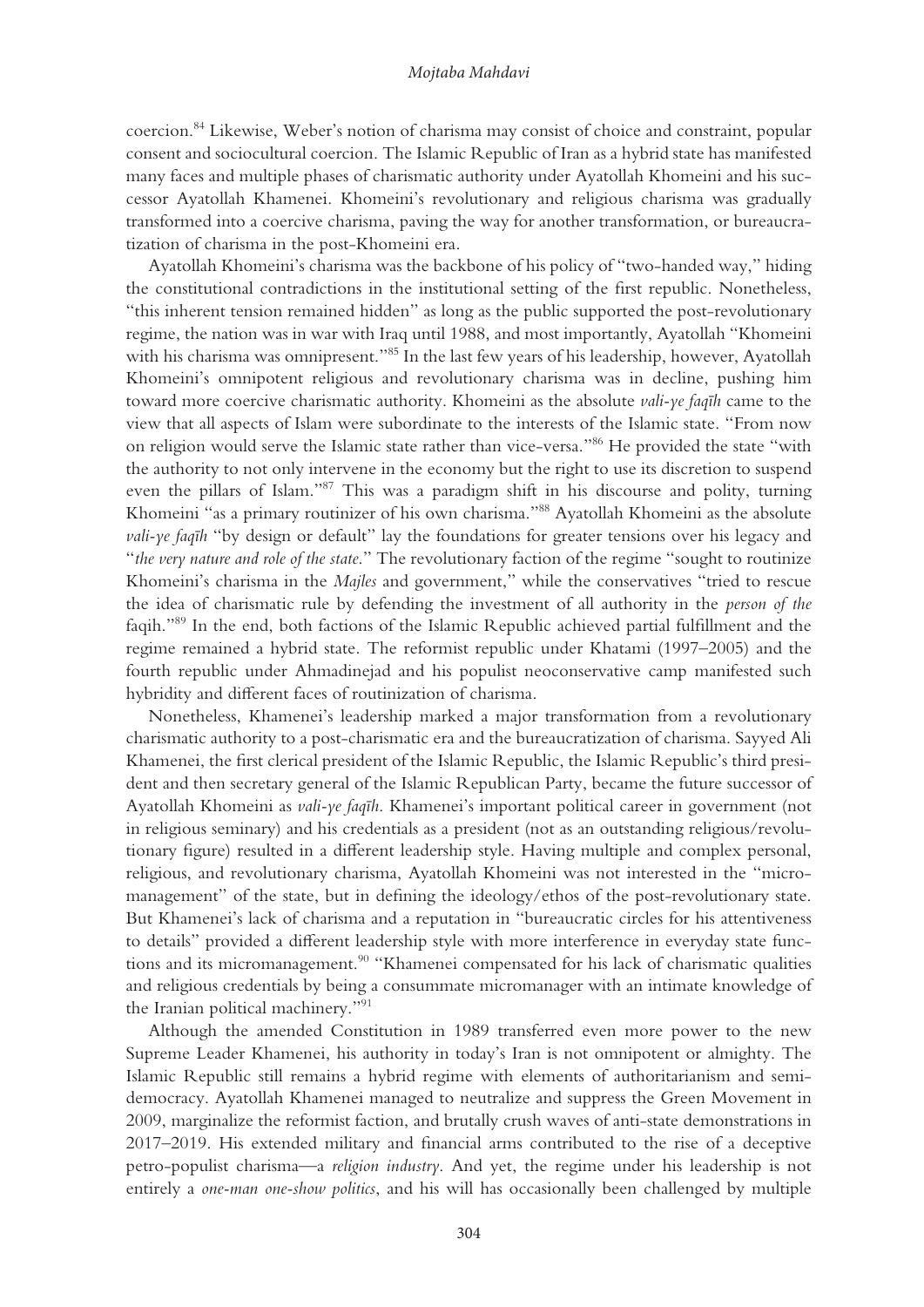voices of conservative and centrist/pragmatist factions. He seems to have played a balancer role among the closed circle of the competing ruling oligarchs, with the help of his autocratic personality blessed by enormous institutional and financial power. Besides, Iranian civil society has already entered into a "post-Islamist" condition, a new structural and discursive transformation in which no charismatic leader or institution is omnipotent. 92

#### **Notes**

- \* Earlier versions of some sections of this chapter were published in the following works: Mojtaba Mahdavi, "Ayatollah Khomeini," in *The Oxford Handbook of Islam and Politics*, eds. John L. Esposito and Emad El-Din Shahin (Oxford University Press, 2013), 180–201; Mojtaba Mahdavi, "Iran, Islamic Republic of," in *The Oxford Encyclopedia of Islam and Politics*, ed. Emad El-Din Shahin (New York: Oxford University Press, 2014).
- 1 Houchang E. Chehabi, "The Political Regime of the Islamic Republic of Iran in Comparative Perspective," *Government and Opposition* 36, no. 1 (2000): 48–70.
- 2 Max Weber, *Economy and Society*, trans. Guenther Roth and Claus Wittich (New York: Bedminster Press, 1968), 215–216.
- 3 Josef Wiesehofer, *Ancient Persia: From 550 BC to 650 AD*, trans. Azizeh Azodi (London: I.B. Tauris, 1996), 30.
- 4 Max Weber, *On Charisma and Institution Building*, ed. Shmuel Noah Eisenstadt (Chicago, IL: University of Chicago Press, 1968), xviii.
- 5 Ibid., xxiii and xix.
- 6 John M. Jermier, "Introduction: Charismatic Leadership: Neo-Weberian Perspectives," *Leadership Quarterly* 4, nos. 3–4 (1993): 221.
- 7 Jane M. Howell, "Two Faces of Charisma: Socialized or Personalized Leadership in Organizations," in *Charismatic Leadership: The Elusive Factor in Organizational Efectiveness*, eds. Jay A. Conger and Rabindra N. Kanungo (San Francisco, CA: Jossey-Bass Publishers, 1988).
- 8 Max Weber, *Economy and Society: An Outline of Interpretive Sociology*, vol. 1 (Berkeley, CA: University of California Press, 1978), 215–216.
- 9 Ibid., 245.
- 10 Ibid., 242 and 249.
- 11 Weber, *Economy and Society* (1968), 1111–1112.
- 12 Kenneth Thompson, ed., *Readings from Emile Durkheim* (Chichester: Ellis Harwood, 1985), 129.
- 13 Antonio Gramsci, *Selections from the Prison Notebooks*, eds. and trans. Quintin Hoare and Geofrey Nowell-Smith (New York: International Publishers, 1971), 210.
- 14 Daniel Brumberg, *Reinventing Khomeini: The Struggle for Reform in Iran* (Chicago, IL: University of Chicago Press, 2001), 90.

- 17 Said Amir Arjomand, *The Turban for Crown: The Islamic Revolution in Iran* (New York: Oxford University Press, 1988), 104.
- 18 Ahmad Ashraf, "Theocracy and Charisma: New Men of Power in Iran," *International Journal of Politics, Culture, and Society* 4, no. 1 (1990): 113, 114, and 146.

- 20 Ali Kemal Özcan, "The Messianic Charisma: How and for Whom it Operates," *Ekonomik Yaklaşım* 18, no. 63 (2007): 122.
- 21 Ayatollah Khomeini, *Velayat-e Faqih, Hokomat-e Islami* [*The Rule of the Jurisprudent, Islamic Government*] (Tehran: Amir Kabir, 1978), 28–40 and 77–79, quoted in Hossein Bashiriyeh, *The State and Revolution in Iran, 1962–1982* (New York: St. Martin's Press, 1984), 63.
- 22 Hamid Algar, *Islam and Revolution: Writings and Declarations of Imam Khomeini* (Berkeley, CA: Mizan Press, 1981), 75.

- 24 Mojtaba Mahdavi, "Iran, Islamic Republic of," *The Oxford Encyclopedia of Islam and Politics*, ed. Emad El-Din Shahin (New York: Oxford University Press, 2014).
- 25 Ibid.
- 26 Chehabi, "The Political Regime of the Islamic Republic of Iran," 56–59.

<sup>15</sup> Ibid., 96.

<sup>16</sup> Ibid.

<sup>19</sup> Ibid.

<sup>23</sup> Ibid., 124.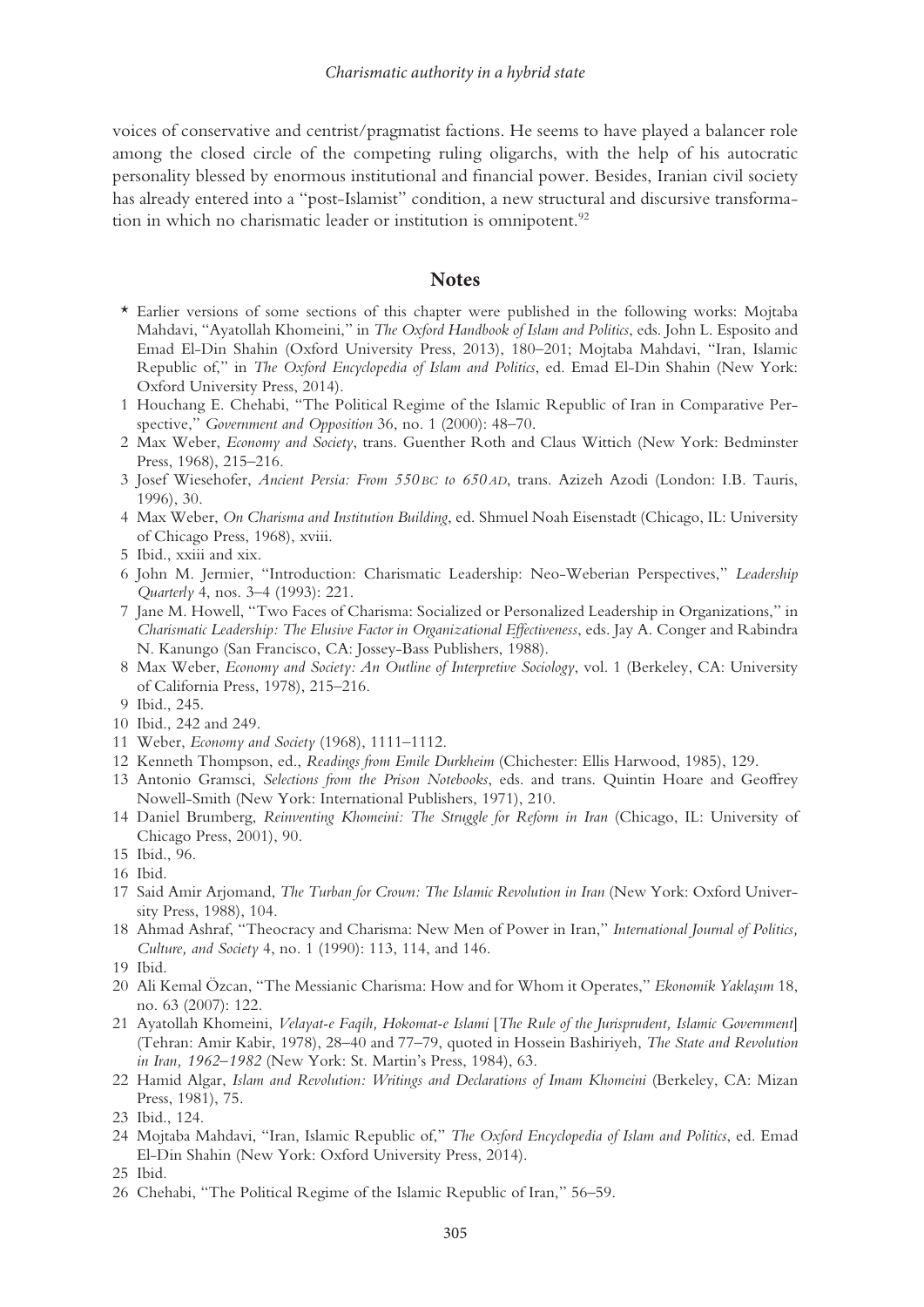- 27 Mehdi Moslem, *Factional Politics in Post-Khomeini Iran* (Syracuse, NY: Syracuse University Press, 2002), 72.
- 28 Mahdavi, "Iran, Islamic Republic of."
- 29 The Society of Combatant Clergy (Jāmeʿeh Rūhānīyat-i Mubāriz) and the Allied Islamic Society (Jamʿīyāt-i Moʾtalefeh-i Islami) supported the conservative faction of the Islamic Republic of Iran. Moslem, *Factional Politics in Post-Khomeini Iran*, 48.
- 30 The Mujāhidīn of the Islamic Revolution Organization (Sāzmān-i Mujāhidīn-i Enghilāb-i Islami) and the Society of Combatant Clerics (Majmaʿ-i Rūhāniyūn-i Mubāriz) supported the revolutionary faction of the regime. The central committee of the Islamic Republican Party, until its dissolution in 1986, was more inclined to the revolutionary faction and less to the conservatives. They believed that primary Islamic ordinances (*ah.kām-i awaliyeh*), derived from two Islamic sources of the Qurʾan and the Tradition of the Prophet (the *sunnah*) were insufficient and therefore Muslims living in modern times needed to issue secondary ordinances (*ah.kām-i sānaviyeh*). Moslem, *Factional Politics in Post-Khomeini Iran*, 48.
- 31 Moslem, *Factional Politics in Post-Khomeini Iran*, 65.
- 32 *Ettelaʾat* Daily, April 14, 1988, quoted in Moslem, *Factional Politics in Post-Khomeini Iran*, 74.
- 33 Moslem, *Factional Politics in Post-Khomeini Iran*, 74; Mahdavi, "Iran, Islamic Republic of"; and Mojtaba Mahdavi, "Ayatollah Khomeini," in *The Oxford Handbook of Islam and Politics*, eds. John L. Esposito and Emad El-Din Shahin (New York: Oxford University Press, 2013), 187–188.
- 34 Ervand Abrahamian, *Tortured Confessions: Prisons and Public Recantations in Modern Iran* (Berkeley, CA: University of California Press, 1999).
- 35 Mahdavi, "Iran, Islamic Republic of" and Mahdavi, "Ayatollah Khomeini," 189–190.
- 36 According to Weber, three forces impel the routinization of charisma: The first is the resolution of the crisis, which led to re-enchantment. The second is the development of economic interest among the leader's disciples, which encourages the leader to address socio-political and economic problems and to redefine the leader's ideological legacy, given the competing factions within the ruling elite. The third is in the succession. For Weber, charisma is routinized by three mechanisms: hereditary rule; modern law; and the transfer of the leader's power to the traditional office or ruling institution; see Weber, *Economy and Society* (1978), 246–254 and 1121–1122. The latter corresponded to the case of post-Khomeini Iran. For further discussion of the routinization of charisma, see Weber, *Economy and Society*  (1978), 249.
- 37 Weber, *On Charisma and Institution Building*, 58.
- 38 Mohsen Milani, *The Making of Iran's Islamic Revolution: From Monarchy to Islamic Republic* (New York: Routledge, 1994), 225.
- 39 Weber, *Economy and Society* (1968), 241–243.
- 40 Ibid., 246.
- 41 Ibid., 246.
- 42 Constitution of the Islamic Republic of Iran, "Article 57," July 28, 1989, [www.justice.gov/sites/](http://www.justice.gov) [default/files/eoir/legacy/2013/11/08/Constitution\\_2.pdf.](http://www.justice.gov)
- 43 Weber, *Economy and Society* (1968), 244.
- 44 Milani, *The Making of Iran's Islamic Revolution*, 224.
- 45 Asghar Schirazi, *The Constitution of Iran: Politics and the State in the Islamic Republic*, trans. John O'Kane (London: I.B. Tauris, 1997), 78–111.
- 46 Weber, *Economy and Society* (1968), 1008.
- 47 Ibid., 1014.
- 48 Ayatollah Ahmad Azari-Qomi, quoted in Moslem, *Factional Politics in Post-Khomeini Iran*, 100–101.
- 49 *Salam* Daily, February 13, 1992, quoted in Moslem, *Factional Politics in Post-Khomeini Iran*, 184.
- 50 Ali M. Ansari, *Modern Iran since 1921: The Pahlavis and After* (London: Pearson Education, 2003), 245. 51 Ibid., 246.
- 52 Said Amir Arjomand, *After Khomeini: Iran under his Successors* (New York: Oxford University Press, 2009), 178.
- 53 Ibid., 37.
- 54 Mehrzad Boroujerdi and Kourosh Rahimkhani, "The Office of the Supreme Leader: Epicenter of a Theocracy," in *Power and Change in Iran: Politics of Contention and Conciliation*, eds. Daniel Brumberg and Farideh Farhi (Bloomington, IN: Indiana University Press, 2016), 135.
- 55 Arjomand, *After Khomeini*, 175–177.
- 56 Boroujerdi and Rahimkhani, "The Office of the Supreme Leader," 142.